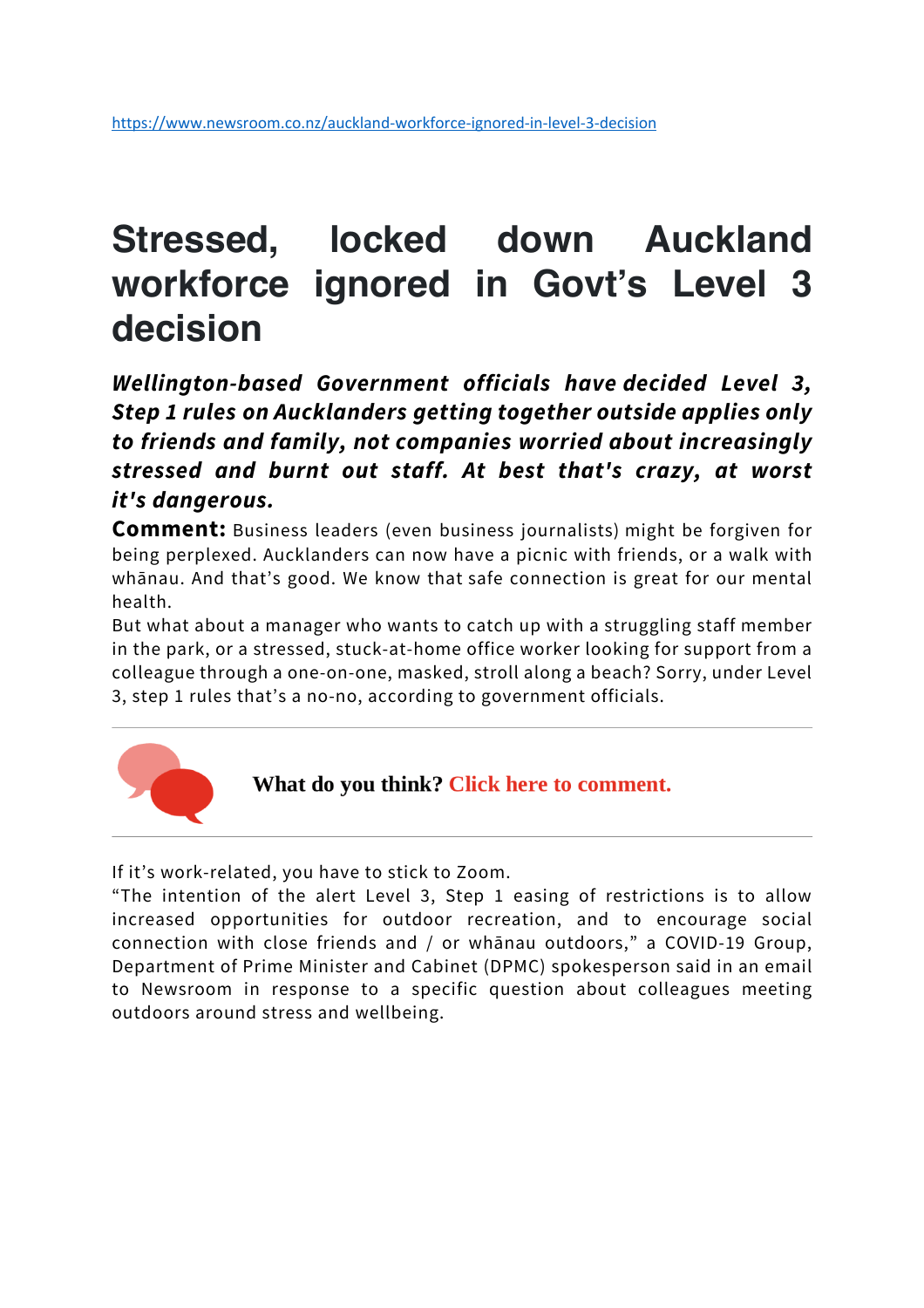

Aucklanders enjoying the first weekend in Level 3, step 1. Photo: Sharon Brettkelly

"People should continue to work from home where possible, and continue to meet and connect with their work colleagues online."

Brett O'Riley, chief executive of the Employers and Manufacturers Association is more than perplexed about the DPMC guidance. He's downright furious.

# **"How can DPMC advocate that with a clear conscience? Do a small group of people in Wellington know what's happening in Auckland? Do they realise how serious the situation is?" – Brett O'Riley, EMA**

This isn't an abstract conversation, O'Riley says. This is about companies with staff members at risk, maybe suicidal. It's about telling business leaders to ignore their duty of care to an increasingly vulnerable workforce.

"How can DPMC advocate that with a clear conscience? Do a small group of people in Wellington know what's happening in Auckland? Do they realise how serious the situation is?"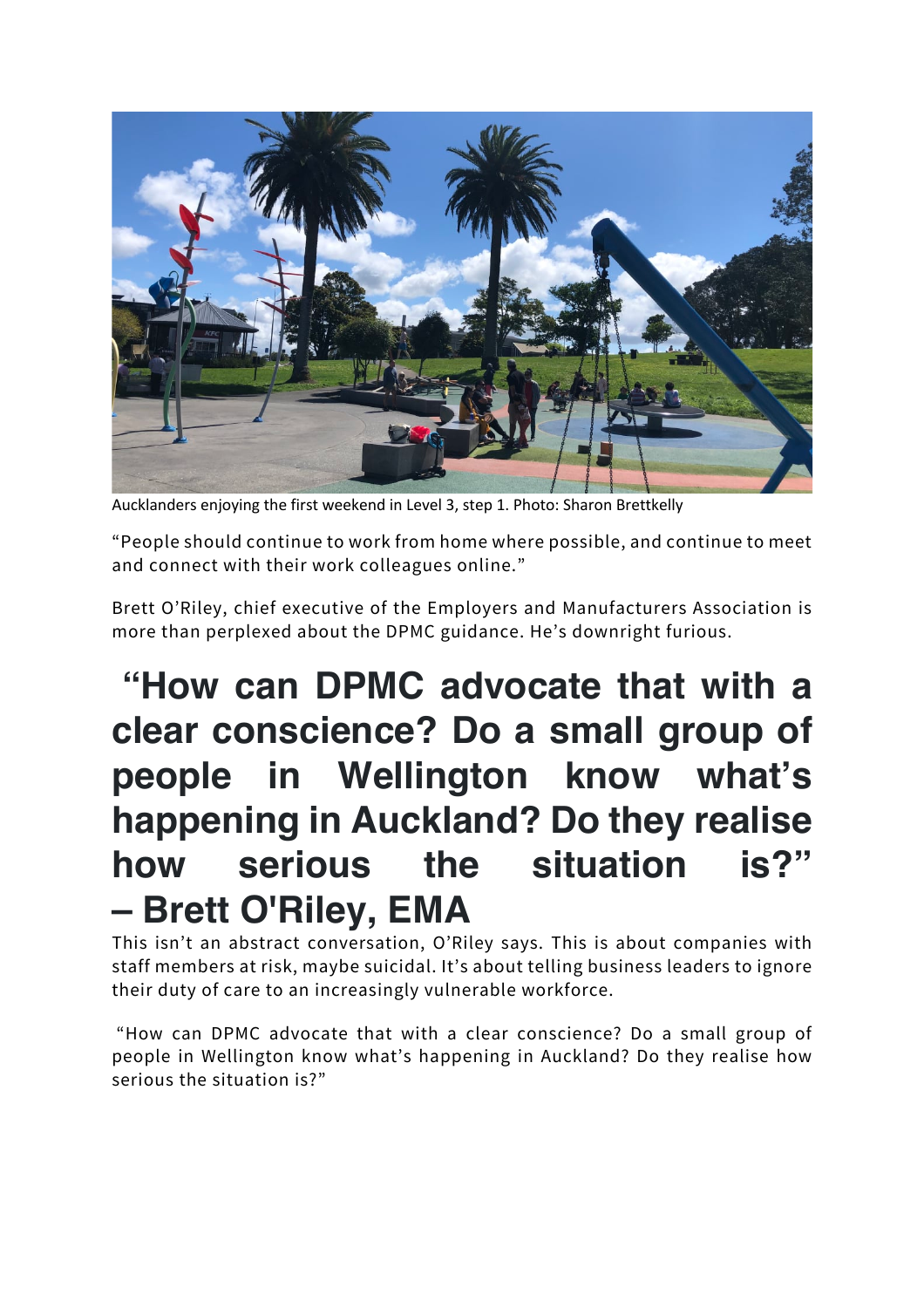

Brett O'Riley says the decision by the Government needs to be changed. Photo: Supplied

After O'Riley told a group of senior business leaders about the DPMC guidance, he received a return email from one telling him about a small business suicide the day before - not the first.

"If this was an earthquake, you'd have people from Government on the ground dealing with it," O'Riley says. "We can't ignore this stuff."

O'Riley says it's increasingly common for stressed people working from home to simply go off the grid - not reply to emails, not come to meetings. If that happened, O'Riley would have no hesitation advising a company to get someone around to knock on the door of that staff member's house to check on their wellbeing, have a chat, take them out for a walk.

Newsroom asked DPMC that question too.

Could colleagues travel across Auckland to meet up with colleagues or staff members if the reason isn't recreation but work-related mental health?

The answer was clear. No.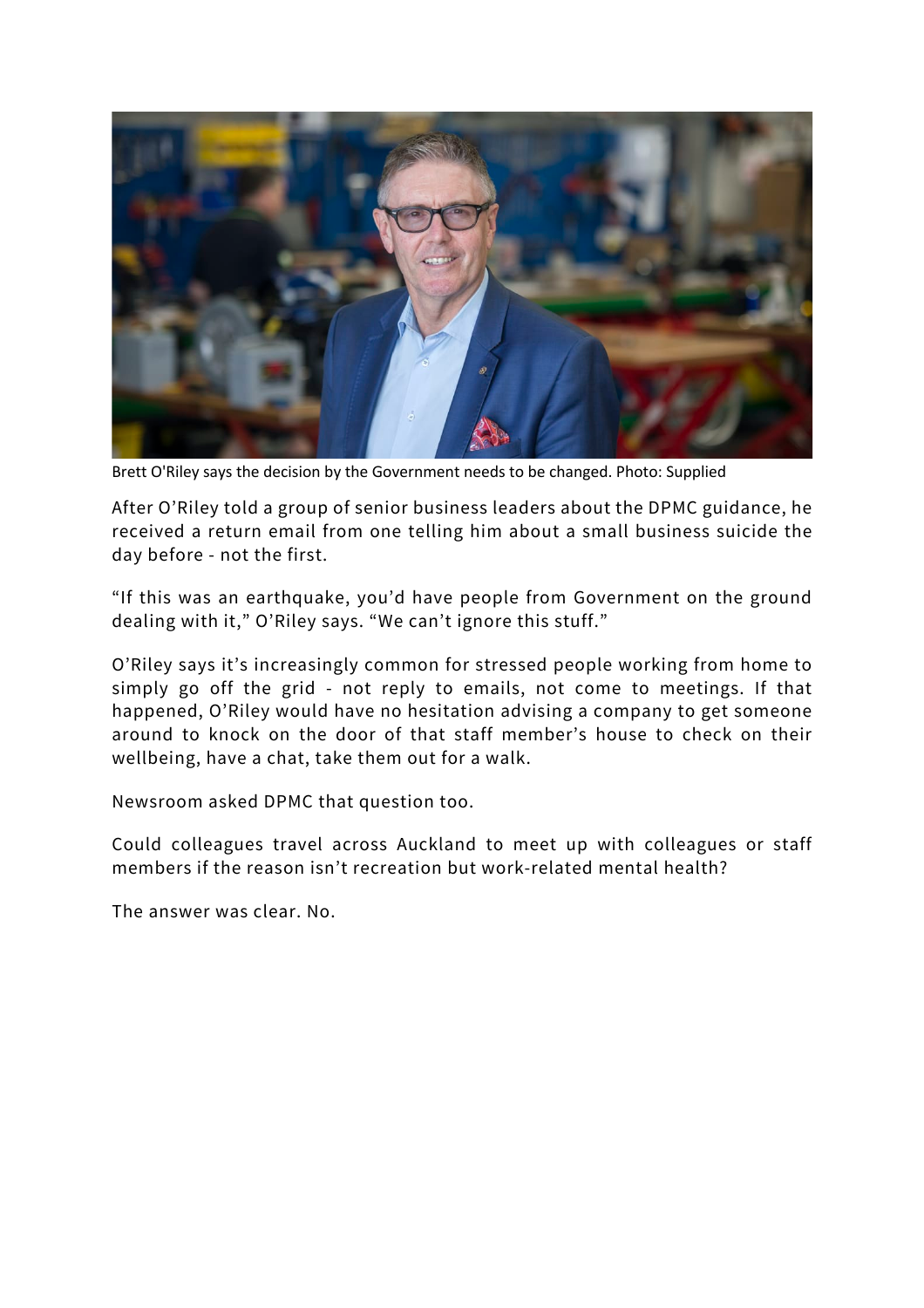

PM Jacinda Ardern's department's message is you can't use Level 3, step one to support stressed workmates. Photo: Mark Mitchell

"Travel within the Auckland area at Step 1 can occur for recreation, or if people are meeting up in an outdoor setting with the single other household that they wish to catch up with.

"As it's still Alert Level 3 in Auckland, we are encouraging people who need to connect with work colleagues to continue to do this online. Again the purpose of Step 1 is to allow for those important friends and whānau connections to be reestablished in a safe way. While Step 1 allows increased opportunities for outdoor recreation, it is not intended that this changes the Alert Level 3 guidance around business operations."

#### **Mounting stress and burnout**

Jo Nicol, an organisational change consultant and director of Hiakai co-labs, says there are a lot of stressed executives and team members out there.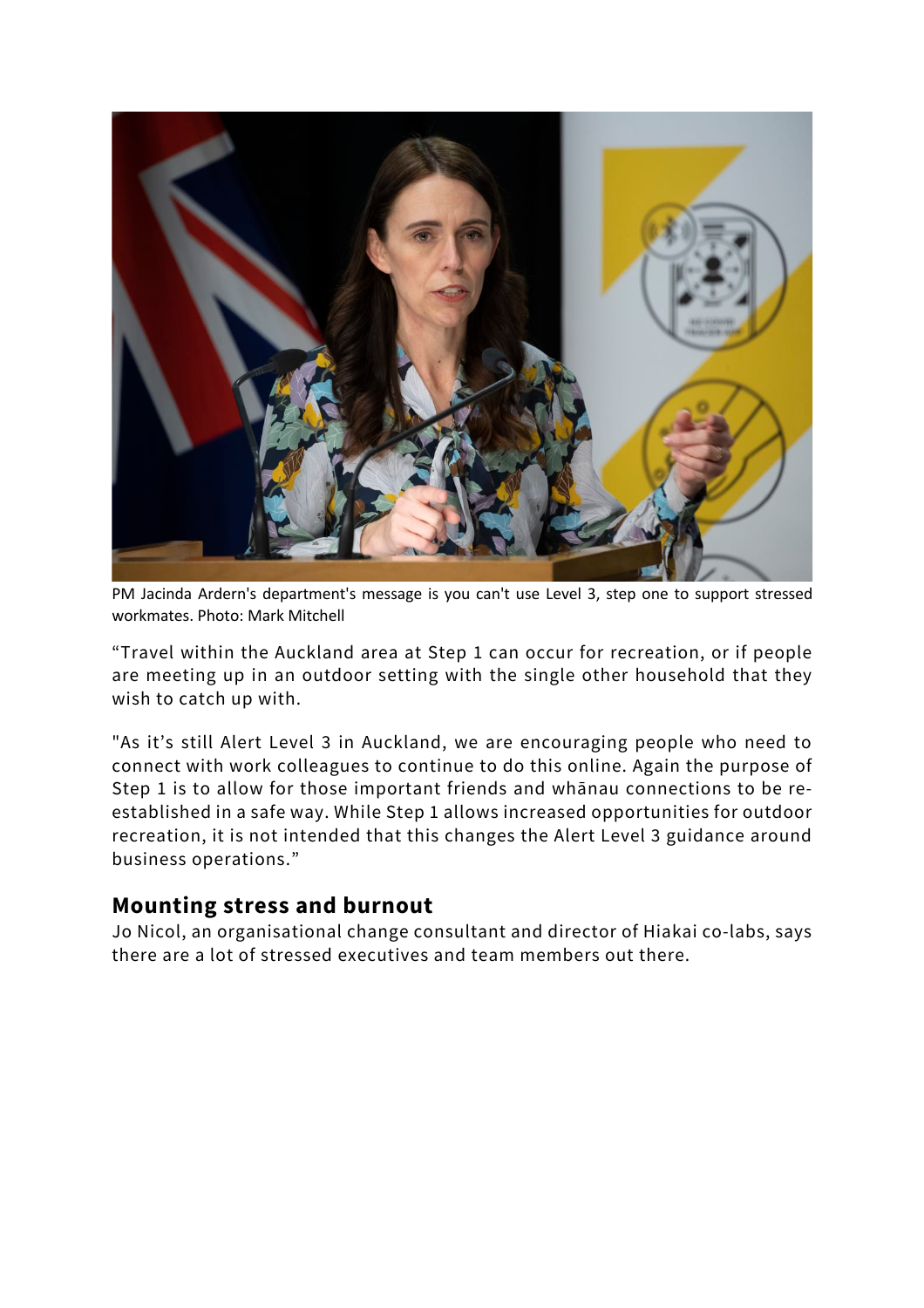

Jo Nicol says lockdown-enforced working from home is extraordinarily stressful for some people. Photo: Nikki Mandow

"The big themes are fatigue. People worn out at 11am and lack of motivation, feeling like you can't be bothered, even with things you normally enjoy, like reading, gardening. People talk about a fuzzy mind, finding it harder to make decisions, conversations in Zoom meetings going in a circle; they worry about being unproductive."

If someone starts off vulnerable, the stress of working through a series of Covid lockdowns can easily push them further down, says Amanda Maoate, a registered psychotherapist and performance coach with humansoftware.

# **"I'm seeing it a lot: high stress levels, low mood, sleep disturbances, and escapism – alcohol, comfort eating, online** shopping." **– Amanda Maoate, humansoftware**

"There's a cumulative effect, which for some people can tip them over the edge. Disrupted sleep, poor concentration, poor focus, their anxiety goes up, and it can lead to depression.

"I'm seeing it a lot: high stress levels, low mood, sleep disturbances, and escapism – alcohol, comfort eating, online shopping."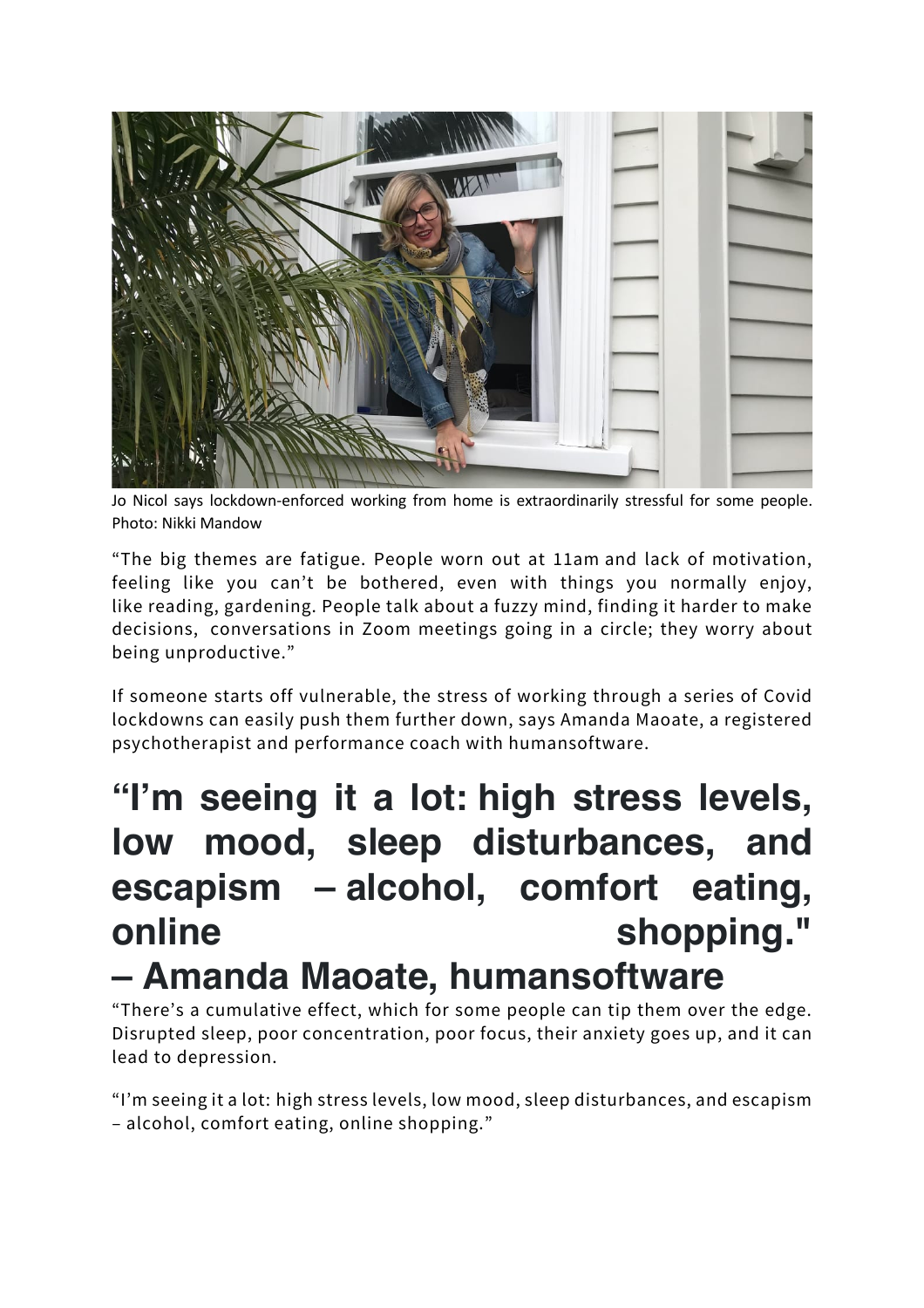An article from US business publication *Forbes* suggested 94 percent of locked-down workers are stressed; it quoted research from tech giant Oracle from late last year, which concluded 2020 was the most stressful year ever – people are now at breaking point.

"Some 78 percent believe the coronavirus pandemic has severely affected their mental health; 40 percent are making more flawed decisions, and 90 percent say newfound work-related stress affects their home lives," the *Forbes* article says. "The culmination of which is unprecedented levels of depression (up 53 percent), anxiety (up 55 percent), and even post-traumatic stress disorder (up 32 percent). Closer to home, a 2020 survey of 900 workers by local recruitment company Frog found 64 percent of workers feel more burnt out than they did before the first Covid lockdown.



Shannon Barlow says working parents, managers, extroverts and new hires are most at risk of burnout. Photo: Supplied

In an editorial on Frog's website in March this year, managing director Shannon Barlow pointed to locked-down working parents, managers, extroverts and new hires as most at risk from burnout - a World Health Organisationrecognised condition arising from poorly-managed work-related stress.

"Businesses today need to identify those who are at risk to provide the support needed," Barlow says.

#### **Staff say they are fine, but are they?**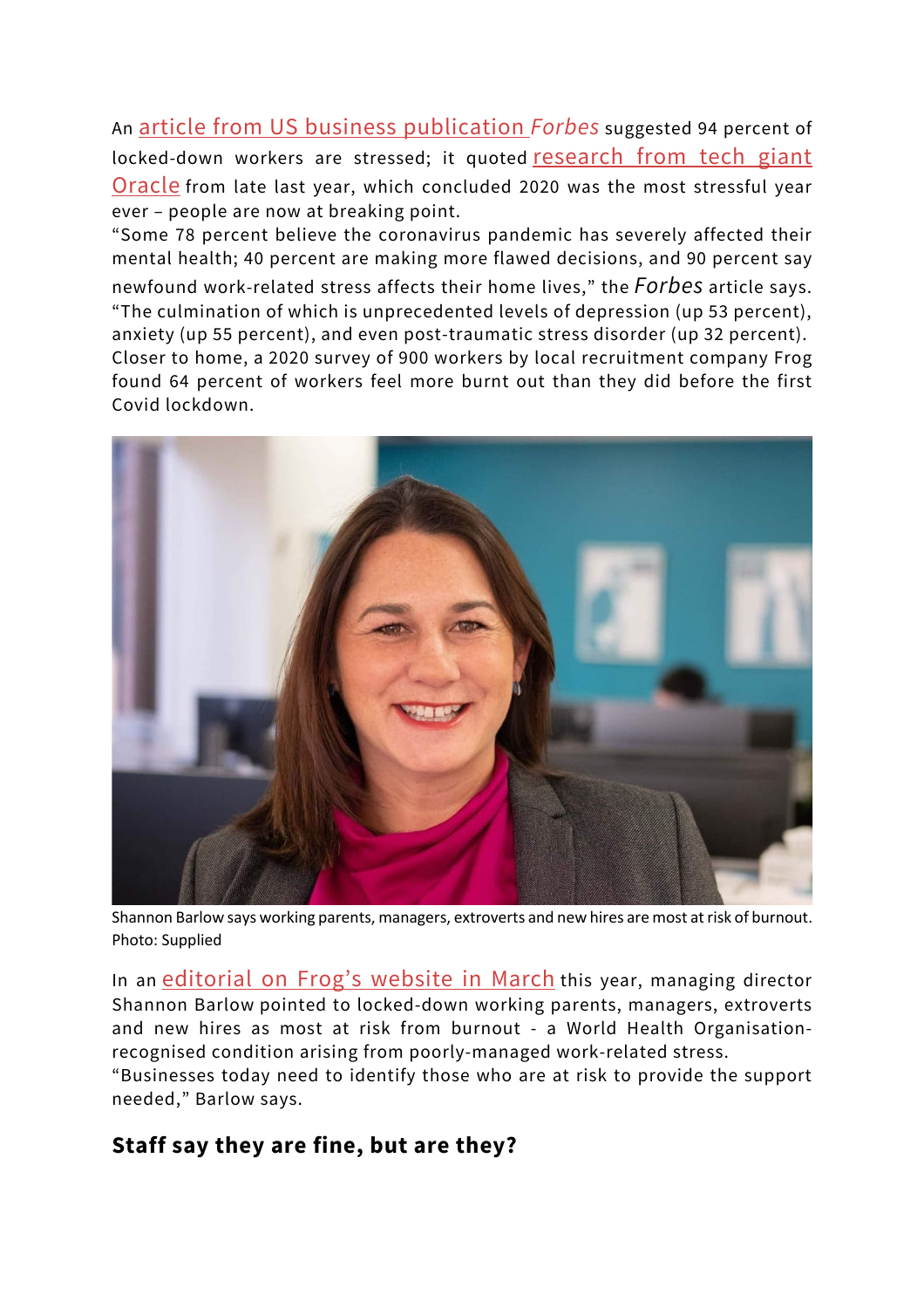The Government's Level 3, step 1 provisions aren't going to fix all the problems, but allowing companies to use safe face-to-face, or even side-to-side walking interactions to help staff would be an important step, the experts say.

And companies should ideally be doing it now, Nicol says, not waiting for some unknown future time when Aucklanders might be able to go back to work.

# **"Physical presence is very important because you get a much deeper sense of what's happening for people." – Jo Nicol, Hiakai co-labs**

Companies need to be proactive with their staff - looking for teams and individuals in difficulty, she says. "Go and assess the mental health of your people.

"Physical presence is very important because you get a much deeper sense of what's happening for people."



Matt Doocey says 50 percent of small businesses have identified mental health concerns. Photo: Lynn Grieveson

National Party MP Andrew Bayly agrees. A couple of weeks ago he hosted an online SME-focused panel discussion, including O'Riley from EMA and National's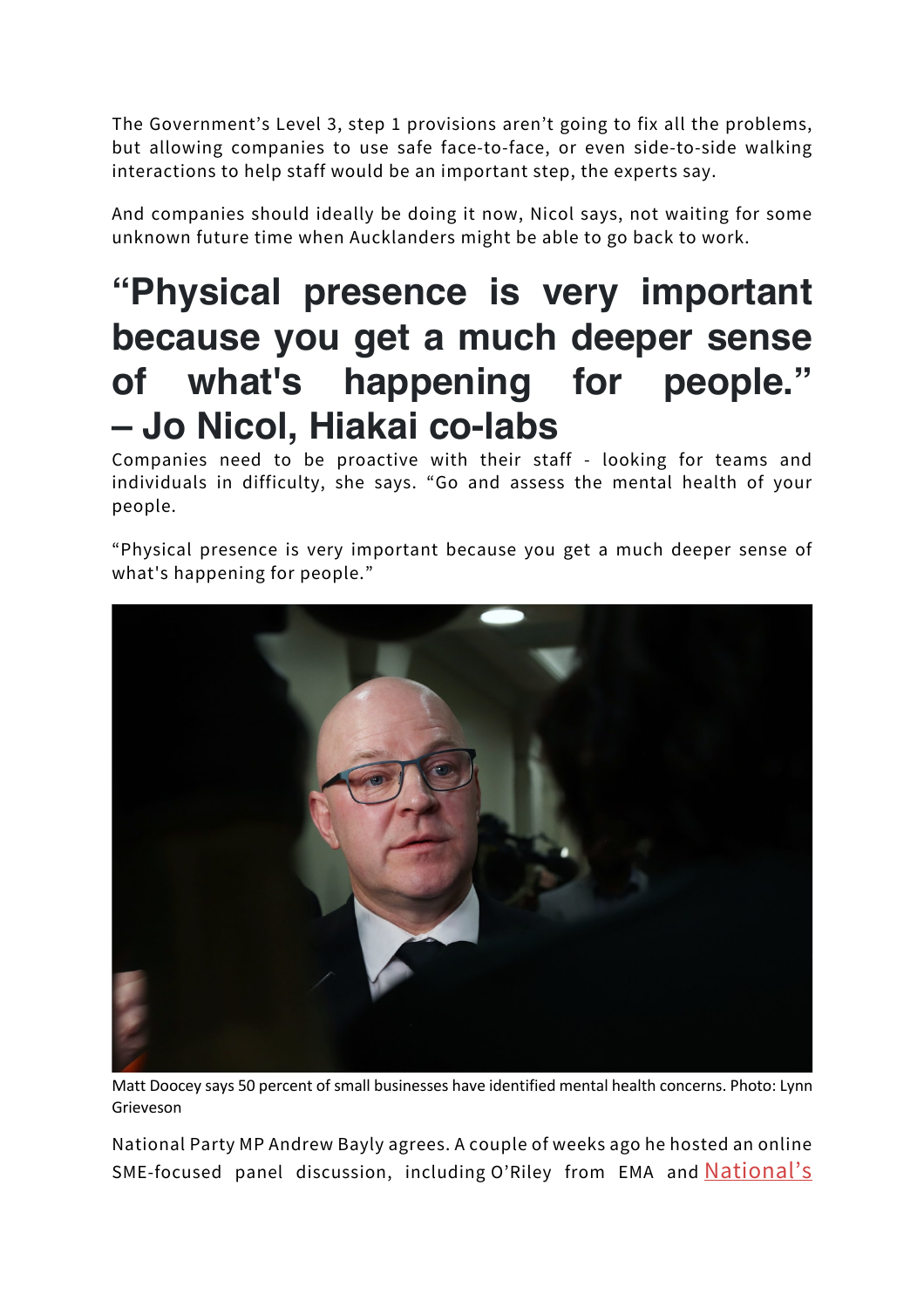mental health spokesman Matt Doocey, a former mental health practitioner with his own history with depression.

"Recent research shows up to 50 percent of small businesses have identified mental health concerns," Doocey says. "Businesses are under huge stress and are also supporting staff. We need to be mindful of this."

Doocey lives in the South Island, but Bayly is in rural Auckland. For him the Government restrictions on providing real-life support for staff members feels personal. Bayly is worried about one member of his team who is alone at home, struggling with technology and pretty isolated in lockdown.

# **"If I ask how she is, she says she's fine, but is she? The only way to find out if she's really okay is to meet up with her."**

# **– Andrew Bayly, National Party**

"A Zoom call is restrictive, it's very difficult to gauge people's reaction, particularly if you are trying to discuss something emotive.

"If I ask how she is, she says she's fine, but is she? The only way to find out if she's really okay is to meet up with her.

"If she was a family member I could do that, but because she's a staff member, the DPMC says I can't."

#### **The problems with Zoom**

Brett O'Riley says says the sort of eyeball-to-eyeball interaction you get on a video call doesn't work for some people.

"You may not want to look at someone face-to-face and some cultures don't want to do that. I've been on Zoom calls where people have turned their camera off because something has been too painful to talk about - that's the first sign something is wrong.

"What do you do - nothing or do you get into the car and drive over to see if they're okay?"

Nicol says trying to resolve a problem via Zoom can sometimes make things worse. "People are uptight, they have a low tolerance for banter, they are losing their sense of humour - it's easy to say the wrong thing."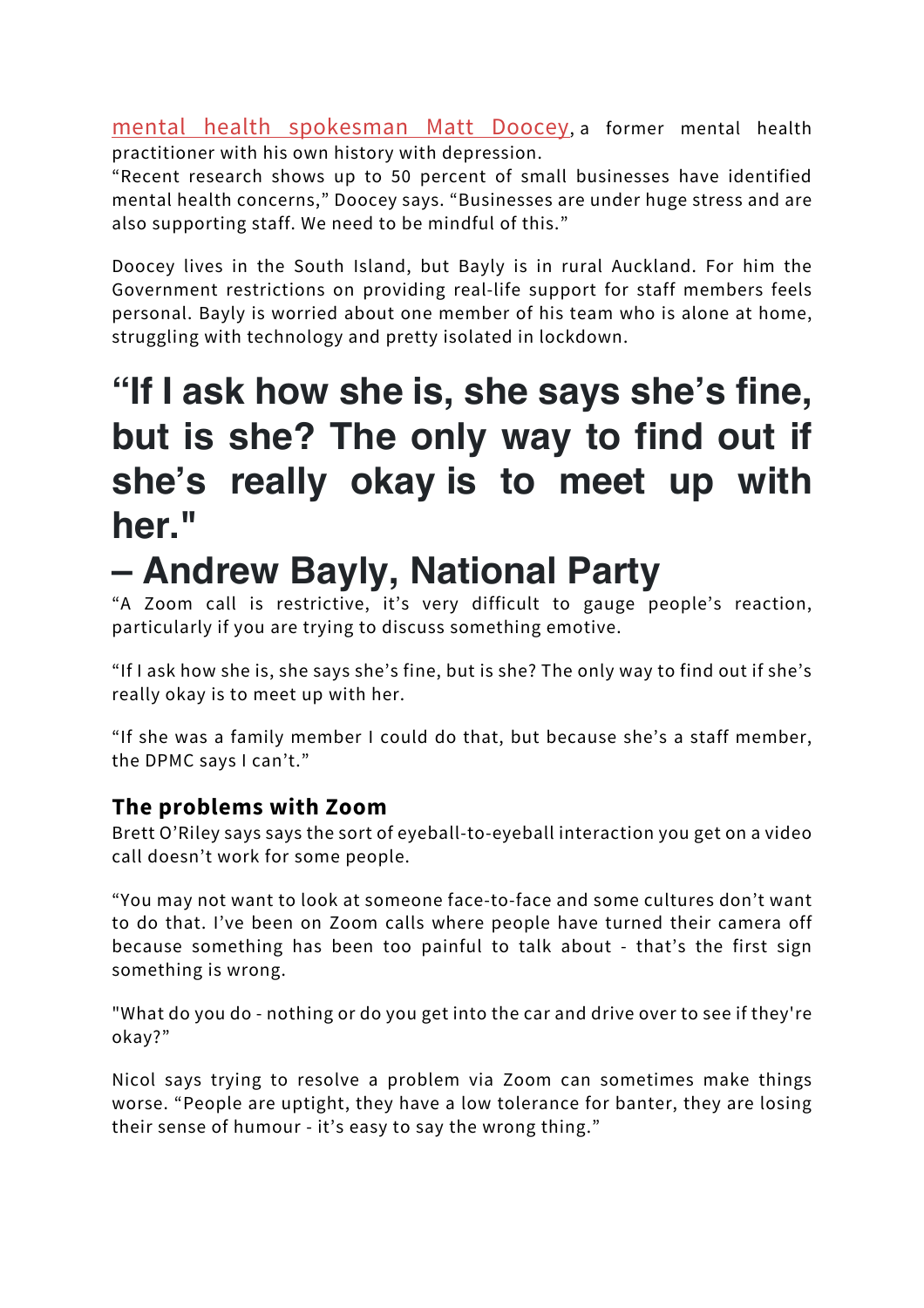### **"Talking directly with someone, in the same physical place, gives them a better chance to vent their concerns, to talk about things, to work through misunderstandings." Jo Nicol**

Both she and Maoate have also noticed people turning off their cameras on video calls, and agree it's a bad sign.

"Talking directly with someone, in the same physical place, gives them a better chance to vent their concerns, to talk about things, to work through misunderstandings," Nicol says.

Even the opportunity to leave the house during a work day, to get in the car and drive somewhere can have mental health benefits, Maoate says. but staff often don't feel they have time or permission to abandon the job.

A company encouraging management and staff to take some of their interactions out of their homes can lower stress levels enormously, Maoate says.

"[In a non-lockdown situation] what going outside to your workplace does is give some definition to your day and ring fence your roles. When I get in car and drive to my practice, it gives me thinking time, and it's the same when I come home, it's a debrief time, and both are really crucial - they can have positive upbeat impact on your brain."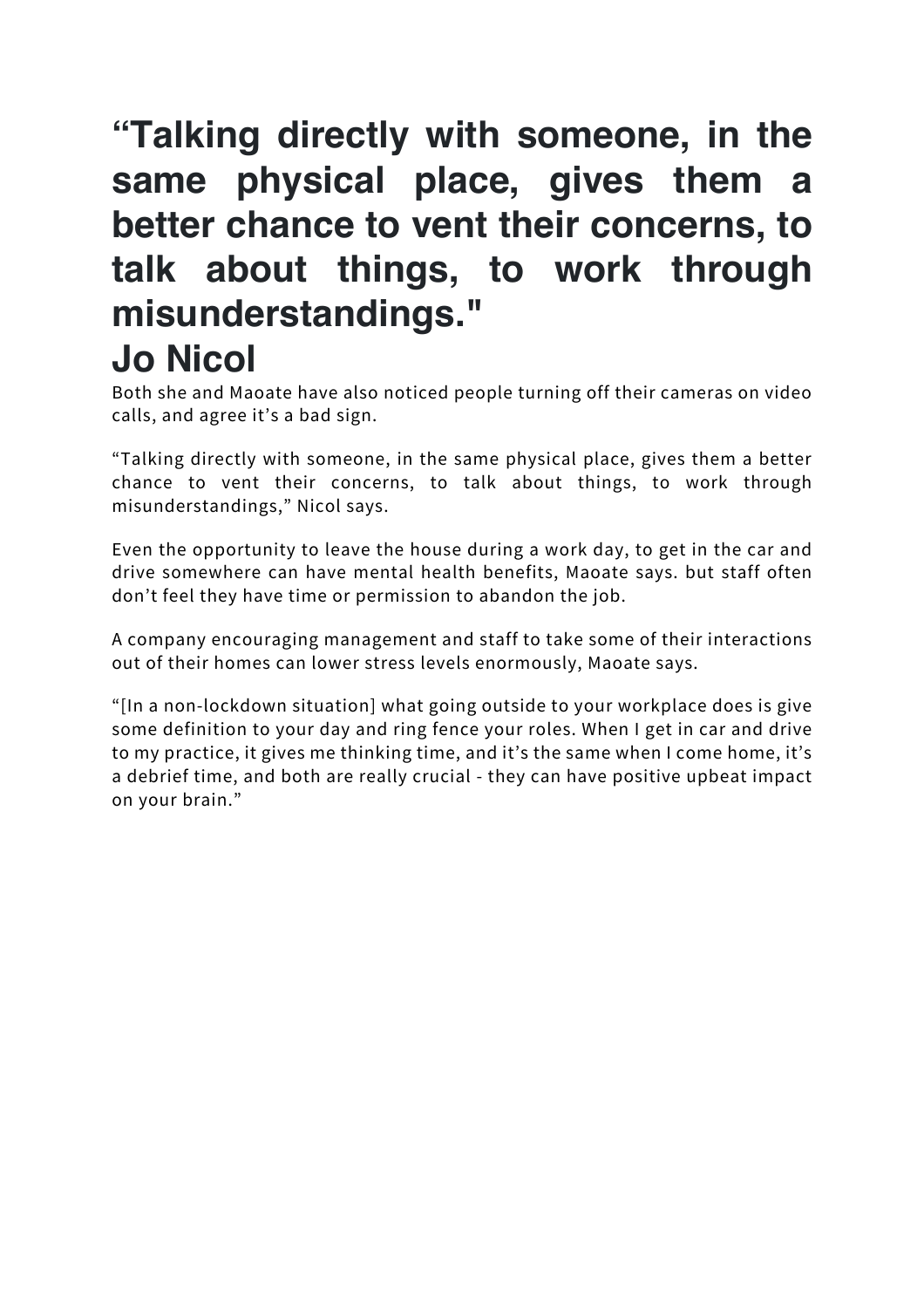

Just getting out of the house and into nature can lower stress levels. Photo: Tim Murphy

Lockdown has taken all of that away, Maoate says. "I can be doing my work and as soon as I open my door, I'm in the kitchen and have three kids looking at me. 'What's for dinner?' There's no period of debrief, and the stress just builds up.

"We are missing these punctuated parts of the day and people don't realise that. We need to draw attention to that."

"I'm not working from home, I'm living at work", researchers from Kennesaw State University wrote in a study on the relationship between stress, work-related burnout, and Covid-enforced remote working and stay at home orders.

And there's plenty of research literature around the benefits of being in the open air, particularly natural environments - on stress, on fatigue, motivation, focus, even potentially anxiety and depression

#### **Feeling valued**

There's one more crucial benefit of arranging a face-to-face meeting with a staff member, safe, masked and outside, rather than having a quick chat on Zoom, Maoate says. Making them feel valued.

"If the CEO or my manager tells me 'We haven't seen each other for a long time. Let's go out and chat about how you are doing', what does that say to me? How does that make me feel? I feel great, valued, important, worthy of their time.

"What does it do for motivation? My CEO wants to see me today. And it's about connecting – real time, real life connection. It's about having someone that will do whatever it takes to make sure I'm okay," Maoate says.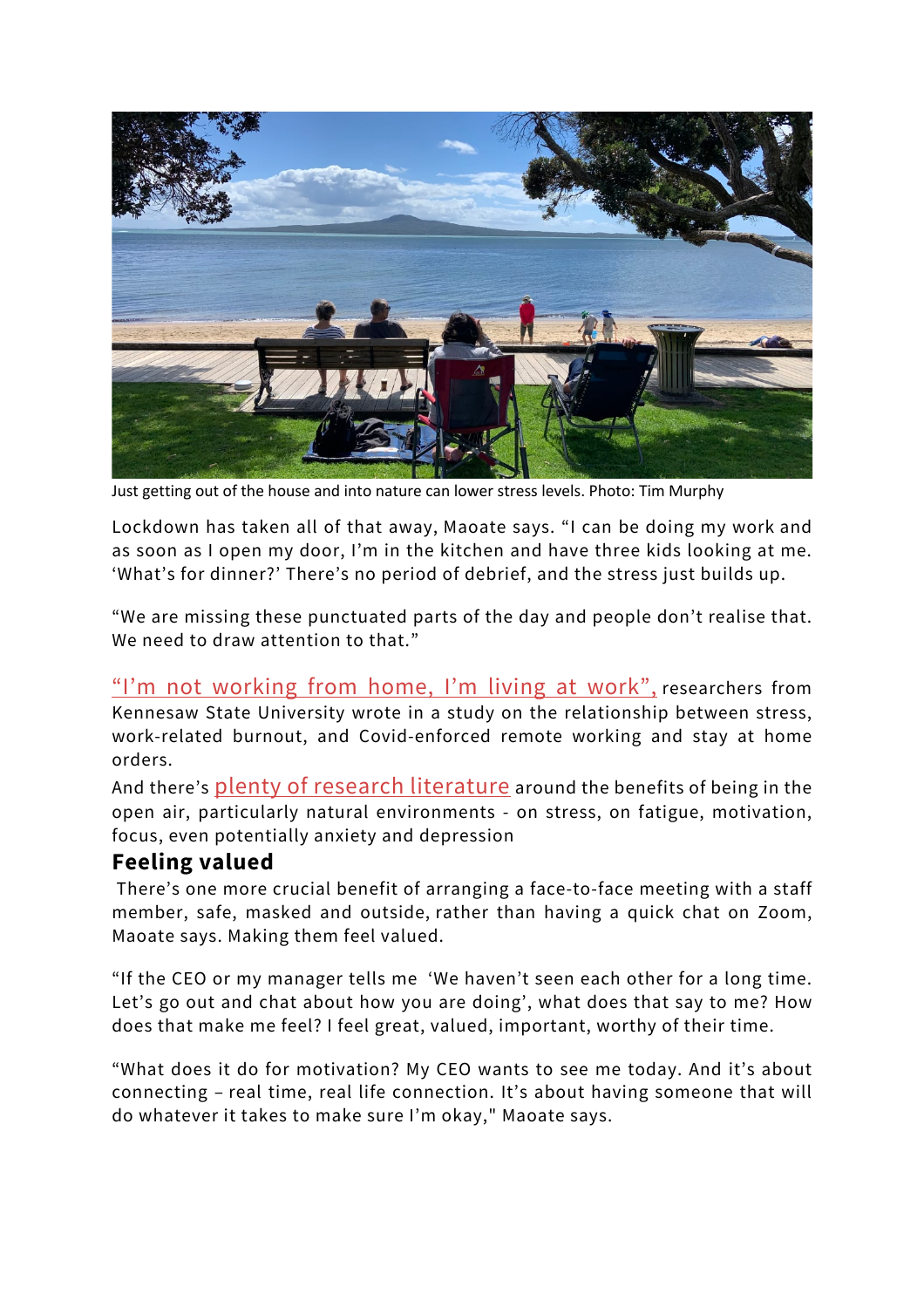Of course, it's unlikely the police will turn up to question two people walking, masks-on, through a park on a Tuesday afternoon and ask whether they are whānau or work colleagues. They are looking for safe, responsible behaviour.

But Maoate and Nicol would like to see companies formalising this sort of interaction, particularly with staff who may be struggling or vulnerable.

And that's not possible when the Government so clearly says it's not allowed.

#### **Stick to a yoga mat**

Bizarrely, what a concerned workplace is allowed do for its stressed, workingfrom-home staffers is organise an exercise session in the park or on the beach. And there, the business isn't limited to two staff members. Up to 10 people from different bubbles can attend.

The Prime Minister mentioned this specifically for Level 3, step 1 in her briefing last week:

"The final change for this first phase is the ability to move around Auckland for recreation purposes. You'll be able to visit the beach, play bowls, sail, hunt, do outdoor CrossFit or yoga classes – all must continue to comply with the rule of being outside and keeping it to 10 people physically distanced."

Really? Really. The fact this particular option was available for workplace groups as well as social or whānau groupings was confirmed by Covid-19 Response Minister Chris Hipkins at a 1pm press conference last week, and again by the Department of Prime Minister and Cabinet email to Newsroom. We asked, "could a business organise a group exercise class for up to 10 colleagues. A mindfulness session? A group discussion (sensibly distanced) around how people are coping with lockdown?"

And the answer was yes. Certainly the exercise bit is okay, though it's unclear about the 'how are you coping?' discussion.

"If people at Step 1 wish to take part in an organised, outdoor class to assist with mental health and wellbeing, then that would be considered appropriate under the Step 1 settings, as long as they remain physically distanced," the DPMC spokesperson said.

There's something that feels heartless, almost cruel about even having to ask these questions about businesses being able to use Step 1 to support workers. More particularly the answer, sorry, no.

As Brett O'Riley puts it, this isn't an abstract conversation, an interesting debate about the semantics of what we Aucklanders are allowed to do in different steps of Level 3 lockdown.